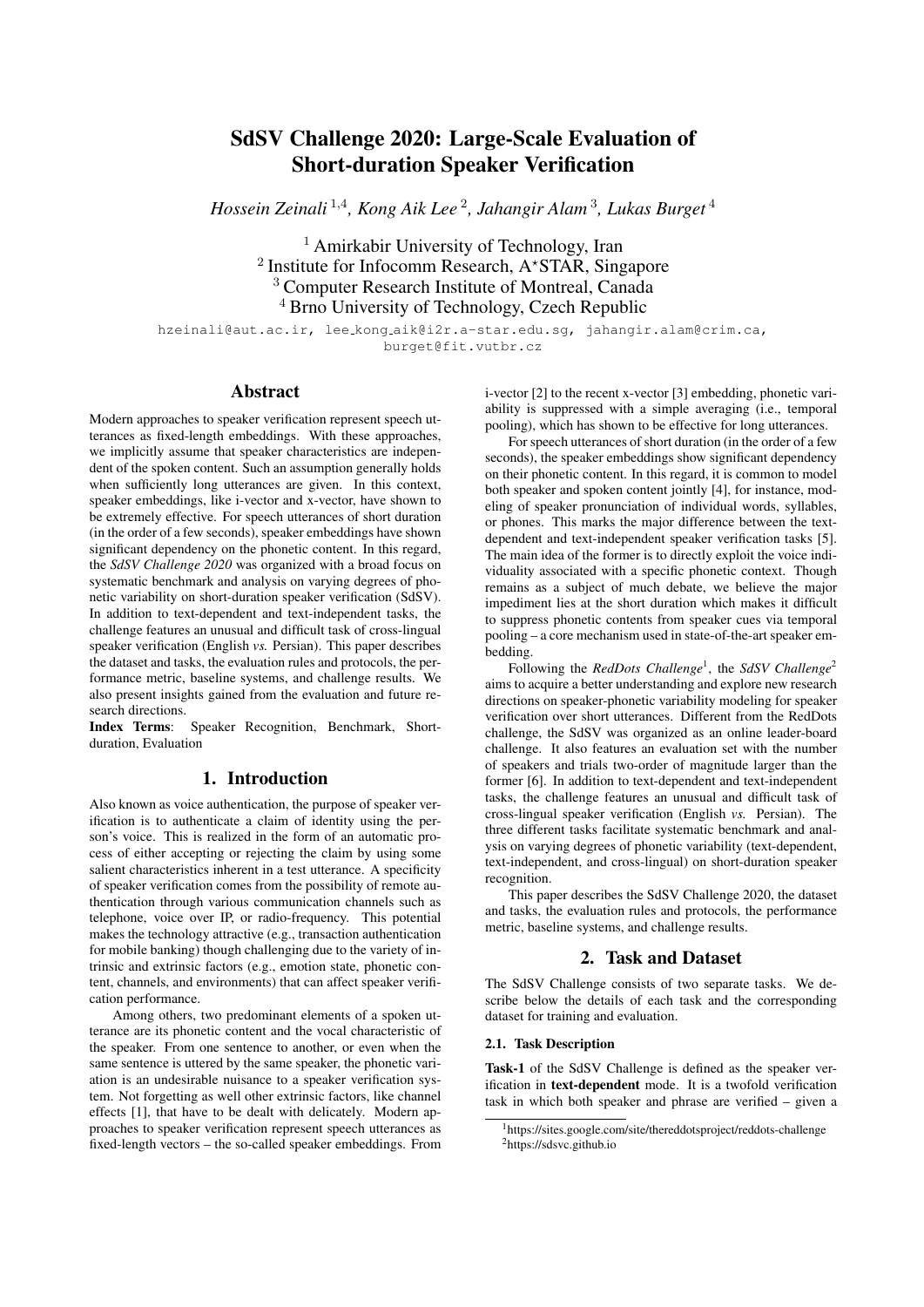Table 1: *Number of trials in each partition of Task-1.*

| Language | Gender | TC       | TW        | IC.         |
|----------|--------|----------|-----------|-------------|
| Farsi    | Male   | 94,856   | 226, 357  | 1, 370, 326 |
| Farsi    | Female | 154, 210 | 368,864   | 2, 178, 576 |
| English  | Male   | 79,804   | 430, 933  | 925, 257    |
| English  | Female | 133,653  | 721, 274  | 1,622,590   |
| Total    |        | 462, 523 | 1,747,428 | 6,096,749   |

test segment of speech and the target speaker's enrollment data, determine whether the test segment and a specific phrase was spoken by the target speaker. To this end, we define each trial to consist of a test segment along with a model identifier which indicates a phrase ID and three enrollment utterances. The enrollment utterances amount to an average of 7.6 seconds for each speaker-passphrase pair, while the average duration of test utterances is 2.6 seconds.

The enrollment and test phrases are drawn from a fixed set of ten sentences consisting of five Persian and five English phrases. Table 1 shows the number of trials for each language, gender, and trial type. There are four trial types, namely, *target-speaker/correct-phrase* (TC), *targetspeaker/wrong-phrase* (TW), *imposter/correct-phrase* (IC) and *imposter/wrong-phrase* (IW) [5]. Systems should only accept TC trials and reject the rest. Since it is not difficult to reject IW trials, this type is not used for the challenge.

Task-2 of the challenge is the speaker verification in textindependent mode. Given a test segment of speech and the target speaker enrollment data, the task is to determine whether the test segment was spoken by the target speaker. Each trial comprises a test segment of speech along with a model identifier which indicates one to several enrollment utterances. The net enrollment speech for each model is randomly distributed between 4 to 180 seconds, after applying an energy-based VAD with an average of 49.3 seconds. The same test data as Task-1 is used here. More information about the challenge, tasks, and rules can be found in the challenge evaluation plan [7].

There are two evaluation conditions for this task corresponding to two types of trials. The first is a typical textindependent trial where the enrollment and test utterances are from the same language (Persian). The second is a textindependent cross-language trial where the enrollment utterances are in Persian and test utterances are in English. Because of the addition of within-speaker cross-language variability, this type of trial is expected to be more difficult. Similar to Task-1, there are no cross-gender trials in Task-2. Table 2 shows the number of trials for each language, gender, and trial type. In order to be able to do a better comparison between text-dependent and independent speaker verification, TC-vs-IC trials for Farsi language from Task-1 were added to Task-2 trials which contain 249, 066 and 3, 548, 902 target and imposter trials respectively. In the results tables, this subset is indicated by *FA TC-vs-IC*.

### 2.2. Training and Evaluation Data

The evaluation and in-domain training data for the challenge are selected from DeepMine dataset [8, 9]. For both tasks a fixed training condition is used where the systems should only be trained using a designated set which composed of VoxCeleb 1&2 [10, 11], LibriSpeech [12] and task-specific in-domain training data.

For the Text-Dependent Task-1, the in-domain training data contains utterances from *963 speakers*, some with only Persian phrases. Model enrollment is done in a phrase and language-

Table 2: *Number of trials in each partition of Task-2.*

| Language | Gender | Target      | Imposter     |
|----------|--------|-------------|--------------|
| Farsi    | Male   | 474, 920    | 3,008,447    |
| Farsi    | Female | 760, 565    | 4,691,234    |
| English  | Male   | 278,863     | 1, 337, 038  |
| English  | Female | 470,659     | 2, 176, 298  |
| Total    |        | 1, 985, 007 | 1, 121, 3017 |

dependent way using three utterances for each model. For the Text-Independent Task-2, the in-domain training data in this task contains text-independent Persian utterances from *588 speakers*.

### 3. Baselines and Performance Metrics

Two baseline systems were made available to the participants illustrating the use of the dataset and the expected results on text-dependent Task-1 and text-independent Task-2. Systems were evaluated based on their detection cost.

### 3.1. Baselines

We provided two baseline systems. The first baseline is a xvector system [3], which has shown good performance in a short-duration scenario. The x-vector baseline is denoted as B01, and was used for both text-dependent and text-dependent tasks as shown in Section 4. The second baseline is an ivector/HMM system, denoted as B02, and was designed specifically for text-dependent task. The method was proposed in [13, 4] and have achieved very good results on both RSR2015 [5] and RedDots [6] text-dependent datasets.

The x-vector baseline follows an extended-TDNN (E-TDNN) topology [14] and was trained using VoxCeleb 1 and 2 dataset. A linear discriminant analysis (LDA) with 150 dimensions is applied to the extracted x-vectors and after that, a probabilistic LDA (PLDA) with both VoxCeleb datasets is trained. Finally, trials are scored using the PLDA without any score normalization.

Different from that of the x-vector system, the ivector/HMM baseline considers phrase information and therefore more suitable for the text-dependent task. In this method, i-vector is used as a fixed dimension representation for each utterance. In contrast to the conventional i-vector/GMM method, which uses GMM for aligning input frames to Gaussian components, here monophone HMMs are used for the frame alignment. Therefore, monophone HMMs are trained first using the in-domain training data. Phrase specific HMMs are constructed using the monophone HMMs and used to obtain alignments of frames to HMM states and the GMM components within the states. These alignments are used to extract sufficient statistics from each utterance. Finally, the statistics are used to train an i-vector extractor and to extract i-vectors from enrollment and test utterances. Scoring is done using LDA-Cosine and scores are normalized using the t-norm method. A full description of this method can be found in [4].

#### 3.2. Evaluation Metrics

The main performance metric adopted for the challenge is the normalized minimum *Detection Cost Function* (DCF) defined as a weighted sum of the miss and false alarm error probabilities:

 $C_{Det} = C_{Miss} \times P_{Miss \mid Target} \times P_{Target} + C_{False \, Alarm}$  $\times P_{False$ Alarm | NonTarget  $\times (1 - P_{Target})$ ,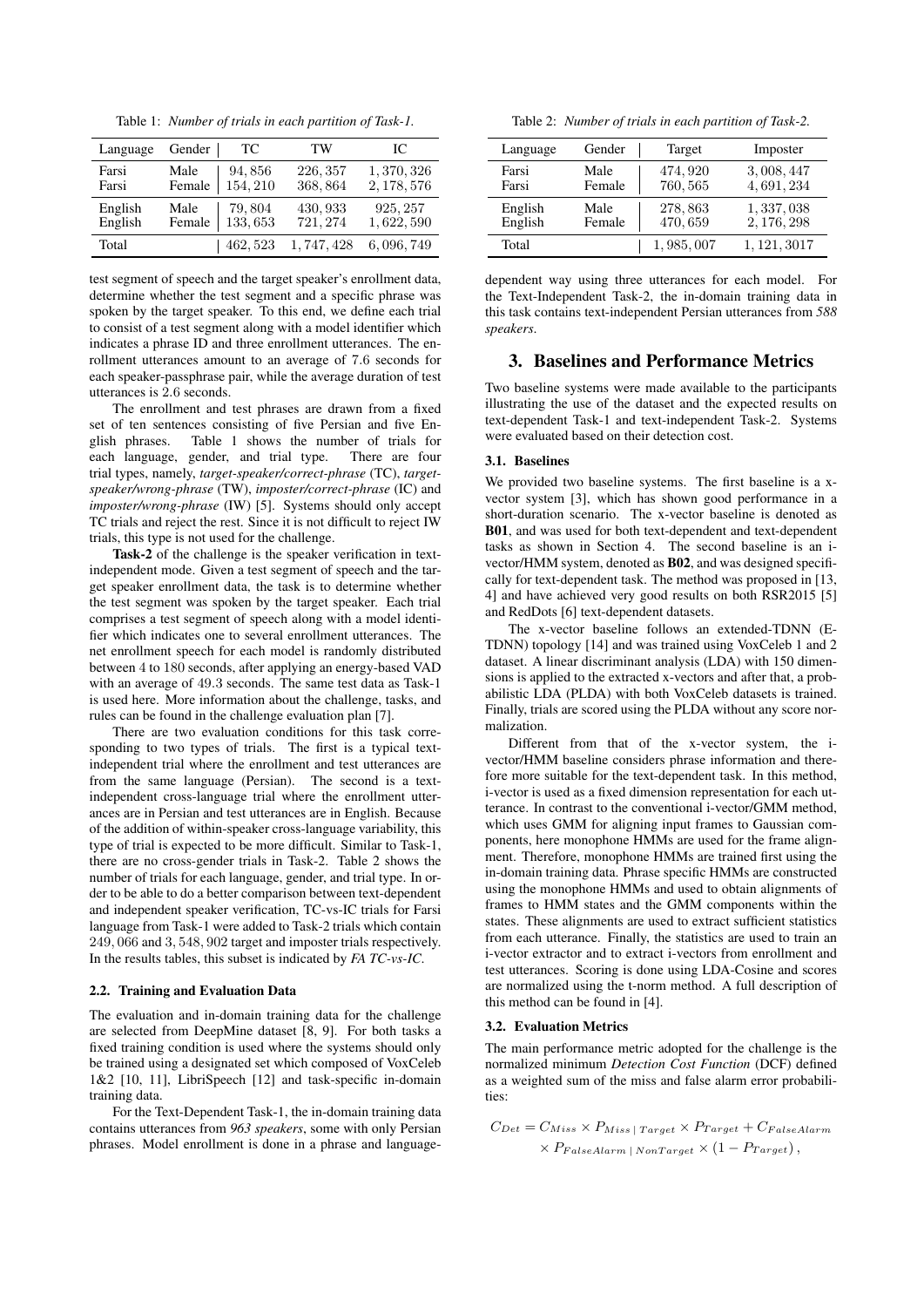

Figure 1: *DET curves of the best performing team for Text-Dependent Task-1.*

where,  $C_{Miss} = 10$ ,  $C_{False}$   $A_{larm} = 1$  and  $P_{Target} = 0.01$ . Based on the parameters, the normalized DCF ( $DCF_{norm}$ ) is DCF divided by 0.1 as the best cost that could be obtained by constant decision (i.e. rejecting all trials). In addition to  $MinDCF_{norm}^{0.01}$ , the Equal Error Rate (EER) will be reported as the common metric in speaker verification.

### 4. Challenge Results

The SdSV challenge was well received by the speaker recognition community. Sixty-seven teams from academia and industry in 23 countries registered for this challenge. Among these, 49 teams registered for both tasks, 4 teams to Task-1 only, and 14 teams enrolled in Task-2 only. At the end of the evaluation phase, we received submissions from 34 teams for Task-2 and 20 teams for Task-1, while there are more submissions on the leader-boards (some teams did not submit the final systems). In this section, we report and discuss the results of this challenge and provide our observations on the results, especially for the best performing teams. Details of the best single and primary systems are reported in their respective papers.

#### 4.1. Progress versus Evaluation Subsets

For the challenge, we created a progress subset and an evaluation subset by taking 30% and 70% of the entire trial set. respectively. The progress subset was used for monitoring the performance on the leaderboards, while the evaluation subset was designated for reporting final official results at the end of the evaluation phase.

#### 4.2. Results on Text-Dependent Task-1

Among the 53 registered teams, 20 teams submitted their final scores for Task-1. In Table 3, we report the results of all submitted primary systems of Task-1 in terms of MinDCF and EER. Note that results are reported on both progress and evaluation subsets in *progress/evaluation* format. It could be observed from Table 3 that all participating teams achieved consistent performance across progress and evaluation subsets and no unexpected behavior was observed. This indicates that the subsets of the test trials were created properly. Compared to our i-vector/HMM baseline B02 60% of the participating teams pro-

Table 3: *Results of Text-Dependent Task-1. Results are shown in Progress*/*Evaluation format and sorted based on the*  $MinDCF_{norm}^{0.01}$  on Evaluation set.

| IDs             | EER[%] | $MinDCF_{norm}^{0.01}$      | IDs              | EER[%]      | MinDCF $_{norm}^{0.01}$ |
|-----------------|--------|-----------------------------|------------------|-------------|-------------------------|
| T <sub>56</sub> |        | $1.45/1.52$ 0.0417/0.0422   | <b>T05</b>       | 2.84/2.94   | 0.1194/0.1203           |
| T <sub>14</sub> |        | $1.45/1.52$ $0.0450/0.0456$ | <b>B02</b>       | 3.47/3.49   | 0.1472/0.1464           |
| <b>T08</b>      |        | $1.62/1.69$ 0.0469/0.0470   | T18              | 4.11/4.21   | 0.1508/0.1515           |
| T <sub>10</sub> |        | 1.58/1.60 0.0649/0.0658     | T <sub>25</sub>  | 6.61/6.61   | 0.2441/0.2464           |
| T <sub>26</sub> |        | 2.10/2.14 0.0718/0.0719     | T <sub>45</sub>  | 5.75/5.77   | 0.2720/0.2709           |
| T34             |        | 2.09/2.13 0.0757/0.0758     | T <sub>0</sub> 3 | 6.96/7.01   | 0.3146/0.3163           |
| T <sub>01</sub> |        | 2.18/2.23 0.0771/0.0785     | T13              | 13.37/13.49 | 0.4836/0.4830           |
| T <sub>29</sub> |        | 2.57/2.61 0.0887/0.0888     | T <sub>11</sub>  | 8.95/8.98   | 0.5077/0.5056           |
| T <sub>20</sub> |        | 2.33/2.34 0.0891/0.0897     | <b>B01</b>       | 9.05 / 9.05 | 0.5290/0.5287           |
| T <sub>49</sub> |        | 3.30/3.37 0.0971/0.0971     | T31              | 9.70 / 9.63 | 0.5352/0.5364           |
| T61             |        | 2.92/2.96 0.1024/0.1024     | T <sub>65</sub>  | 9.73/9.67   | 0.5487/0.5482           |

Table 4: *Detailed results for the best performing team (i.e. Team56) in Text-Dependent Task-1. The last Best Results columns show the best-achieved performance among all teams for each sub-condition.*

|                | <b>Single System</b> |                   | <b>Primary System</b> |        | <b>Best Results</b> |                   |
|----------------|----------------------|-------------------|-----------------------|--------|---------------------|-------------------|
| Condition      |                      | <b>EER MinDCF</b> | EER                   | MinDCF |                     | <b>EER MinDCF</b> |
| All            | 1.89                 | 0.0587            | 1.52                  | 0.0422 | 1.52                | 0.0422            |
| Male           | 1.02                 | 0.0488            | 0.57                  | 0.0309 | 0.57                | 0.0309            |
| Female         | 2.46                 | 0.0647            | 2.06                  | 0.0488 | 1.99                | 0.0488            |
| Farsi          | 1.67                 | 0.0471            | 1.40                  | 0.0357 | 1.40                | 0.0357            |
| English        | 2.14                 | 0.0721            | 1.66                  | 0.0495 | 1.60                | 0.0495            |
| $TC$ -vs- $IC$ | 2.02                 | 0.0628            | 1.61                  | 0.0452 | 1.61                | 0.0452            |
| TC-vs-TW       | 0.05                 | 0.0048            | 0.06                  | 0.0049 | 0.01                | 0.0001            |
| FA TC-vs-IC    | 1.73                 | 0.0492            | 1.44                  | 0.0371 | 1.44                | 0.0371            |

vided better performance in both evaluation metrics. All teams except T31 and T65 outperformed the x-vector baseline. The comparison of detection error trade-off (DET) curves between the baselines, primary, and single systems as well as some subconditions on the primary system of best performing team (i.e., T56) for Task-1 are illustrated in Figure 1. The definition of the single and primary systems can be found in the challenge evaluation plan [7].

Table 4 presents the detailed results of the best performing system on the evaluation subset with trials partitioned into different sub-conditions. First of all, female trials appear to be more challenging than male speaker trials. As reported in in [9], speakers with more than one recording device were included in the dataset. The number of female speakers with multiple devices is more than male speakers, which contributes to the huge performance gap. Also, there are more recording sessions for female speakers which means more variations in the female trials. Similar results are observed for text-independent Task-2.

Compared to that of Farsi, English trials appear to be more challenging. The reason is twofold. Firstly, the average duration of English phrases is 20% shorter. Secondly, Farsi is the native language of most speakers in the dataset, and some of them have limited English proficiency.

It is also clear from the results that by having a proper phrase verification system it is not difficult to reject TW trials which is inline with the published results [4, 15]. So, the most important condition in the text-dependent case is rejecting TC trials where impostors try to fool the system by uttering the correct passphrase. One more interesting observation from the results in Table 4 is that the single system gives a competitive performance compared to the primary system. This indicates that a costly and often impractical fusion of multiple subsys-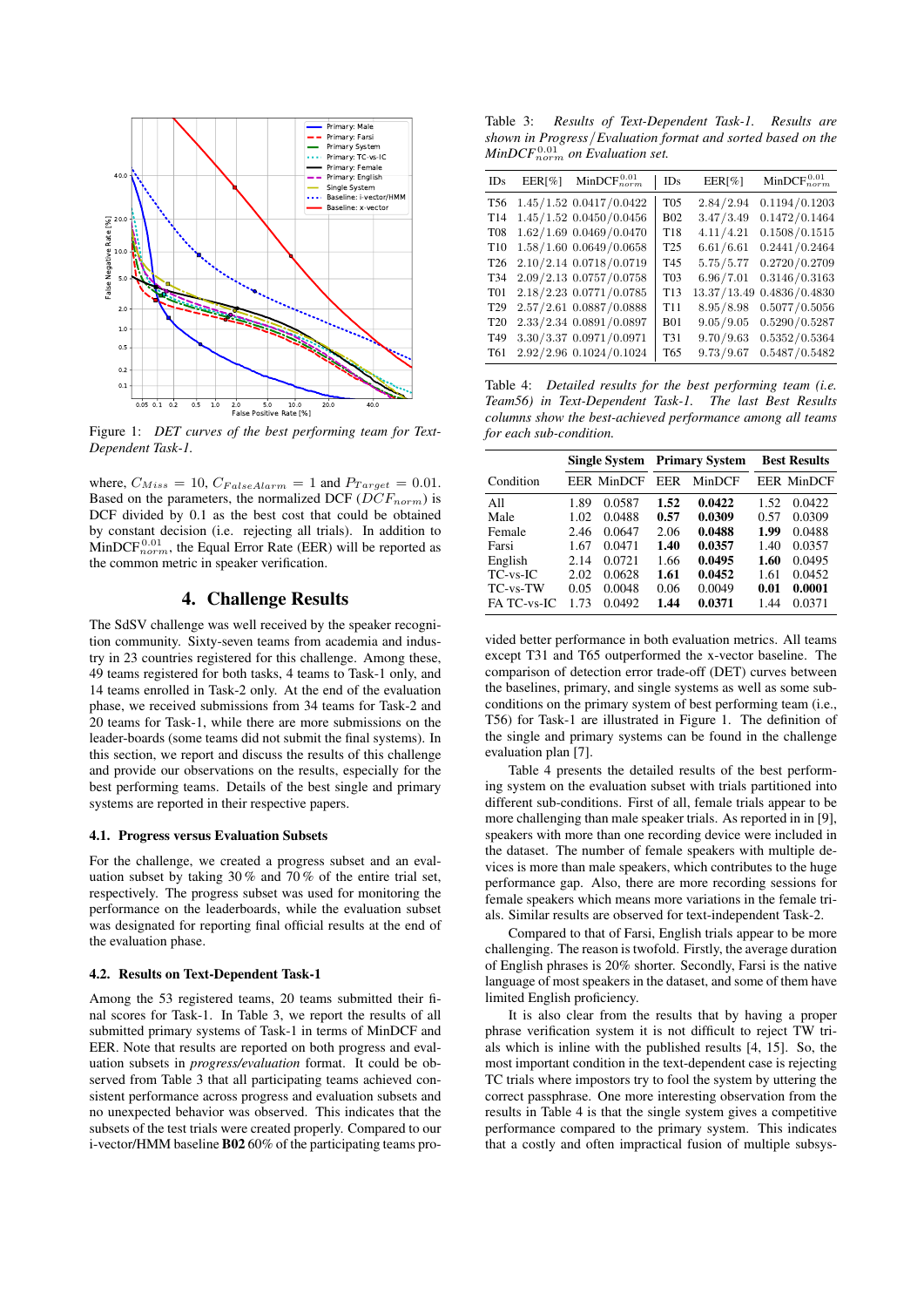

Figure 2: *DET curves of the best performing team for Text-Independent Task-2.*

tems might be unnecessary for practical applications.

#### 4.3. Results on Text-Independent Task-2

In the text-independent Task-2, 63 teams registered for the challenge, and 34 teams submitted their final scores at the end of the evaluation phase. Table 5 shows the results of all primary systems on Task-2 in terms of EER and MinDCF. Except for T63 and T12, all other teams were able to achieve better performance in all evaluation metrics than our x-vector baseline B01. Like in Task-1, all systems demonstrated consistent performances across the progress and evaluation subsets. It is worth noticing that the results of top teams show a considerable improvement compared to the baseline.

The DET plots for the baseline system and the primary system as well as the single system of the best performing team (T37) on Task-2 is shown in Figure 2. The DET plots for subconditions for the best primary system are also presented in the same plot.

Table 6 reports detailed results of the best-performing team for Task-2 based on different sub-conditions. First of all, similar to Task-1, the performance on male trials is better than female trials due to the mentioned reasons though the difference is not as much compared to Task-1. It seems more enrollment data (possibly from several sessions) reduces the variation effects. The last row of Table 6 shows the results of text-dependent trials which are a subset of Task-1's trials and should be compared with the last row of Table 4. It is obvious that using a specially designed pipeline for the text-dependent task achieves better performance. This has happened while the difficult trialtype TW was eliminated from this comparison because textindependent systems totally failed to reject this kind of trial.

Comparing the results of the typical text-independent speaker verification for Farsi (i.e. fourth row) with crosslanguage results between Farsi and English shows that speaking in different languages how much affect the performance of the speaker verification. This has happened while the test data for the cross-lingual case is highly accented English (most of the participants speak English like Farsi).

Finally, by comparing the Farsi results of Task-2 (i.e. fourth row) with equivalent results on Task-1 (i.e. fourth row) it is clear that the text-independent performance is better than text-

Table 5: *Results of Text-Independent Task-2. Results are shown in Progress*/*Evaluation format and sorted based on the*  $MinDCF_{norm}^{0.01}$  on Evaluation set.

| IDs             | $EER[\%]$ | $MinDCF_{norm}^{0.01}$    | IDs             | $EER[\%]$   | $MinDCF_{norm}^{0.01}$    |
|-----------------|-----------|---------------------------|-----------------|-------------|---------------------------|
| T37             |           | 1.45/1.45 0.0654/0.0651   | T04             | 4.46/4.45   | 0.1942/0.1945             |
| T35             |           | 1.51/1.50 0.0745/0.0740   | T11             | 4.46/4.46   | 0.2020/0.2014             |
| T41             |           | 1.77/1.74 0.0770/0.0765   | T <sub>01</sub> | 3.96/3.95   | 0.2078/0.2073             |
| T64             |           | 1.84/1.83 0.0839/0.0836   | T21             | 5.55 / 5.55 | 0.2352/0.2361             |
| <b>T05</b>      |           | 2.00/2.00 0.0957/0.0951   | T19             | 5.69/5.67   | 0.2369/0.2374             |
| T10             |           | 2.32/2.32 0.1048/0.1051   | T55             | 5.72/5.70   | 0.2530/0.2533             |
| T48             |           | 2.68/2.69 0.1122/0.1118   | T <sub>24</sub> | 5.98/5.96   | 0.2638/0.2646             |
| T34             |           | 2.74/2.73 0.1171/0.1178   | T <sub>23</sub> | 6.61/6.60   | 0.2679/0.2680             |
| T49             |           | 2.85/2.84 0.1252/0.1246   | T60             | 7.13/7.13   | 0.3074/0.3066             |
| T16             |           | 3.07/3.05 0.1263/0.1256   | T <sub>14</sub> | 9.04/9.05   | 0.3378/0.3388             |
| T42             |           | 2.89/2.88 0.1264/0.1261   | <b>T08</b>      | 8.48/8.48   | 0.3398/0.3405             |
| T45             |           | 2.95/2.93 0.1262/0.1263   | T <sub>22</sub> | 8.20/8.21   | 0.3548/0.3545             |
| <b>T56</b>      |           | 2.71/2.70 0.1317/0.1326   | T31             | 10.04/10.03 | 0.4194/0.4199             |
| T <sub>27</sub> |           | 3.03/3.01 0.1377/0.1372   | T65             |             | 10.60/10.62 0.4287/0.4280 |
| T43             |           | 3.67/3.68 0.1576/0.1573   | <b>B01</b>      |             | 10.67/10.67 0.4319/0.4324 |
| T61             |           | 3.95/3.93 0.1643/0.1646   | T63             |             | 16.24/16.26 0.4785/0.4794 |
| T18             |           | 4.47/4.48 0.1885/0.1889   | T <sub>12</sub> |             | 22.16/22.16 0.8929/0.8936 |
| <b>T06</b>      |           | $4.66/4.62$ 0.1918/0.1922 |                 |             |                           |

Table 6: *Detailed results for the best performing team in Task-2 (i.e. Team37). "FA TC-vs-IC" is text-dependent trials from Task-1 for Farsi TC-vs-IC condition.*

|                                                                       |                                              |                                                          | <b>Single System Primary System</b>          |                                                          | <b>Best Results</b>                          |                                                          |
|-----------------------------------------------------------------------|----------------------------------------------|----------------------------------------------------------|----------------------------------------------|----------------------------------------------------------|----------------------------------------------|----------------------------------------------------------|
| Condition                                                             |                                              | <b>EER MinDCF</b>                                        | EER                                          | MinDCF                                                   |                                              | <b>EER MinDCF</b>                                        |
| All<br>Male<br>Female<br>Farsi<br><b>English Cross</b><br>FA TC-vs-IC | 1.63<br>1.17<br>1.88<br>1.12<br>2.03<br>2.19 | 0.0742<br>0.0630<br>0.0800<br>0.0509<br>0.0958<br>0.0809 | 1.45<br>1.00<br>1.70<br>1.01<br>1.77<br>1.94 | 0.0651<br>0.0550<br>0.0701<br>0.0443<br>0.0830<br>0.0705 | 1.45<br>0.98<br>1.70<br>1.01<br>1.77<br>1.82 | 0.0651<br>0.0530<br>0.0701<br>0.0443<br>0.0830<br>0.0680 |

dependent if there is enough enrollment data. Note that this has happened while there are almost seven times more enrollment data in Task-2. So, we can say for limited enrollment data, textdependent case outperforms text-independent and by increasing the enrollment data we can expect comparable performance for text-independent methods.

### 5. Conclusions

In this work, we presented separately the results on textdependent and text-independent speaker verification tasks of the recently held *Short-duration Speaker Verification* (SdSV) Challenge 2020. We also summarized and discussed the reported challenge results and provided detailed results of the best performing teams on both tasks. More than 50% of the participating teams' provided systems were able to outperform the baselines for both tasks. One of the captivating observations from this evaluation was that the performance gap between the single and primary fused systems is very narrow, which implies that reliable and competitive text-dependent and text-independent speaker verification systems can be built without applying any fusion strategies.

### 6. Acknowledgements

The authors would like to thank Sharif DeepMine Ltd. for sponsoring the database, and Computer Research Institute of Montreal (CRIM), and Phonexia Ltd. for sponsoring the prizes.